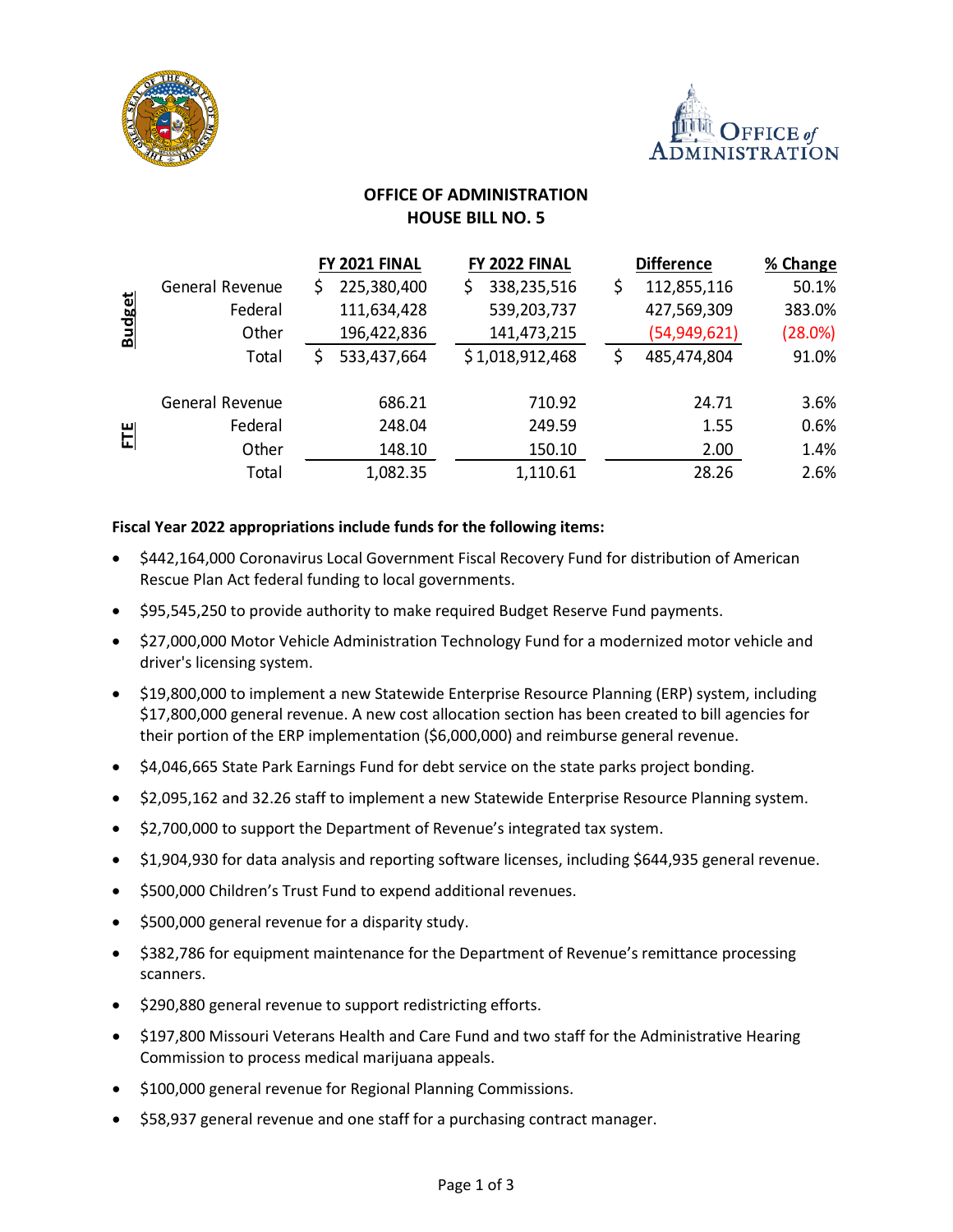#### **Vetoes in HB 2005 include:**

• (\$263,893) including (\$103,732) general revenue, to fund performance incentives for high-achieving department employees.

#### **Fiscal Year 2022 appropriations include reductions from the Fiscal Year 2021 core appropriation levels for the following items:**

- (\$95,374,529) reduction of one-time expenditures, including (\$158,029) general revenue:
	- o (\$75,000,000) from the Budget Reserve Fund transfer to General Revenue.
	- o (\$12,000,000) Federal Stimulus Funds from COVID broadband expansion.
	- $\circ$  (\$6,000,000) Missouri Veterans' Homes Fund from the Missouri Veteran's Commission building debt service.
	- o (\$1,500,000) Missouri Development Finance Board Bond Proceeds Fund from Historical Society Building debt service.
	- $\circ$  (\$400,000) Board of Public Buildings Bond Proceeds Fund from college and university maintenance and repair debt service.
	- o (\$316,500) Federal Stimulus Funds from the pandemic stipend.
	- o (\$150,000) from Elected Officials transition.
- (\$7,500,000) federal and other funds from SAM II replacement (removing excess authority to reflect new cost allocation structure for ERP).
- (\$5,000,000) from Edward Jones Dome debt service.
- (\$2,651,000) and (six) staff from OA ITSD, including (\$82,600) general revenue.
- (\$1,232,169) from Board of Public Buildings debt service.
- (\$501,650) and (two) staff from Census Preparation.
- (\$41,391) and (two) staff from Budget and Planning.
- (22) staff from FMDC.
- (2) staff from the Division of Personnel.